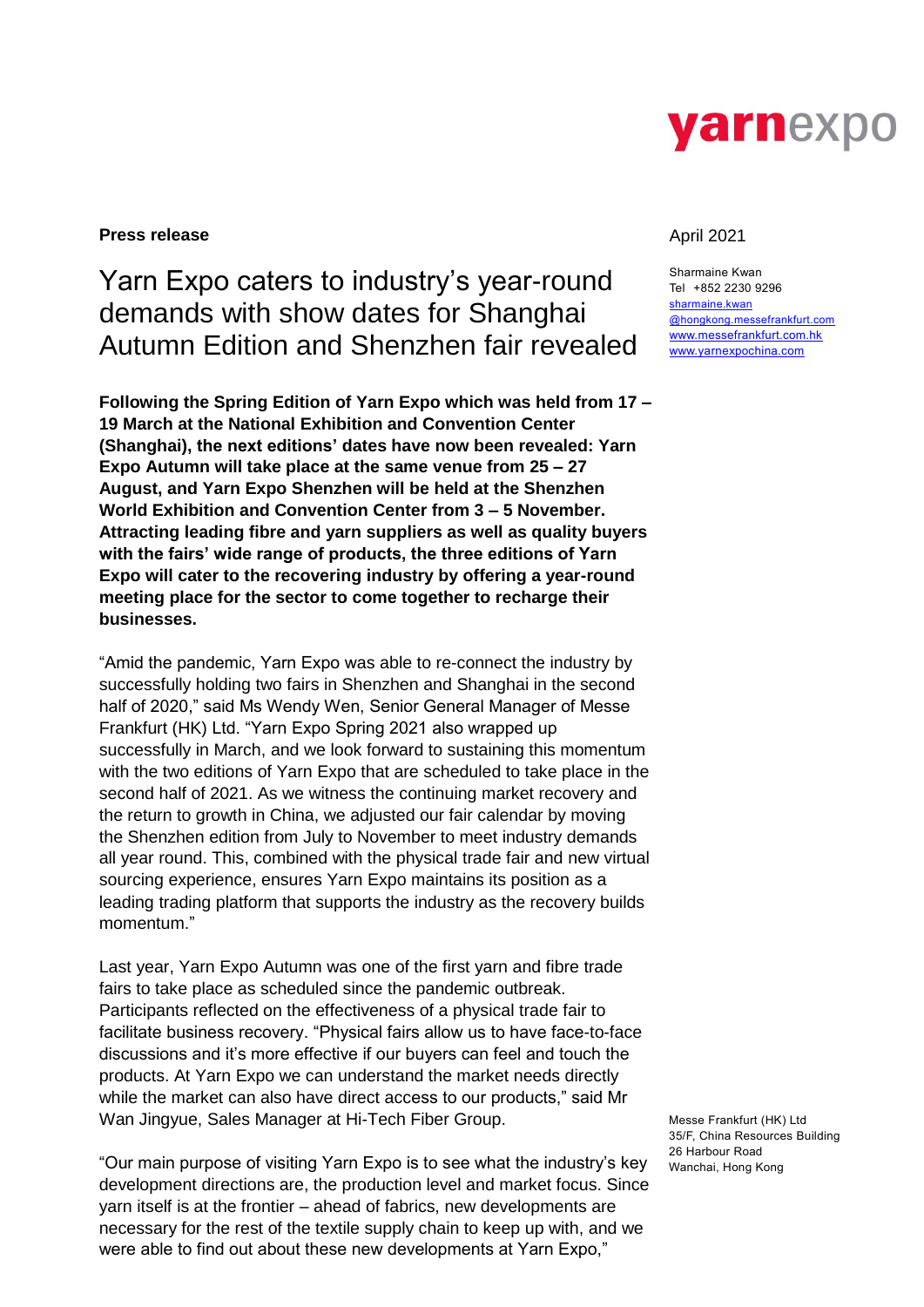shared Ms Selina Xie, Senior Fabric Technologist at Tesco Joint Buying Service (Shanghai) Co Ltd.

Yarn Expo Autumn 2021 will be held concurrently with Intertextile Shanghai Apparel Fabrics – Autumn Edition, Intertextile Shanghai Home Textiles – Autumn Edition, PH Value and CHIC. Covering the entire textile supply chain, the fairs will create synergy and drive these industries' recovery. For buyers who cannot visit the fair in person, Yarn Expo's new AI-driven business matching platform will offer them a virtual sourcing experience by allowing them to search among the fair's diverse range of exhibitors online and schedule meetings with potential suppliers.

## **Yarn Expo Shenzhen captures vibrant opportunities in the Greater Bay Area**

Ms Wen continued, commenting on the new dates for Yarn Expo Shenzhen: "Over the last few years, the textile industry has been witnessing strong demand in the Asia Pacific region due to rapid population growth and urbanisation, along with the increasing requirements for yarns and fibres from different industries. The Greater Bay Area is also an important initiative for the Chinese government, which is why we developed the first Shenzhen edition last year. Moving Yarn Expo Shenzhen to November this year will allow us to better meet the sourcing needs of these regions, which increase towards the end of the year."

"From the visitors we have contacted at Yarn Expo Shenzhen, the desire to seek change and innovation was really strong and the new products we have brought to the fair were in line with these market needs. Our products attracted the attention of some high quality brands, including manufacturing companies from India, Korea as well as renowned domestic brands," said Mr Wang Ning Ning, CEO at Wuxi Si-Mian Textile Co Ltd at last year's edition.

Riding on the success of the debut edition of Yarn Expo Shenzhen in 2020, this year's edition will also take place concurrently with Intertextile Shenzhen Apparel Fabrics, PH Value and CHIC. "Yarn Expo Shenzhen successfully brought together the entire supply chain, from varns and fabrics to apparel, all under one roof. We really appreciate this arrangement which is convenient and effective," commented Mr Liu Wenguo from Dezhou Hengfeng Textile Co Ltd.

Yarn Expo Autumn is organised by Messe Frankfurt (HK) Ltd and the Sub-Council of Textile Industry, CCPIT. For more details, please visit: [www.yarn-expo-autumn.com.](http://www.yarn-expo-autumn.com/) Yarn Expo Shenzhen is organised by Messe Frankfurt (HK) Ltd; the Sub-Council of Textile Industry, CCPIT; China Cotton Textile Association; China Chemical Fibers Association; and China Knitting Industrial Association. For more details, please visit: [www.yarnexpo-shenzhen.com.](http://www.yarnexpo-shenzhen.com/)

To find out more about all Messe Frankfurt textile fairs worldwide, please visit: [www.texpertise-network.com.](http://www.texpertise-network.com/)

Yarn Expo Autumn 2021 Shanghai, China, 25 – 27 August

Yarn Expo Shenzhen 2021 Shenzhen, China, 3 – 5 November